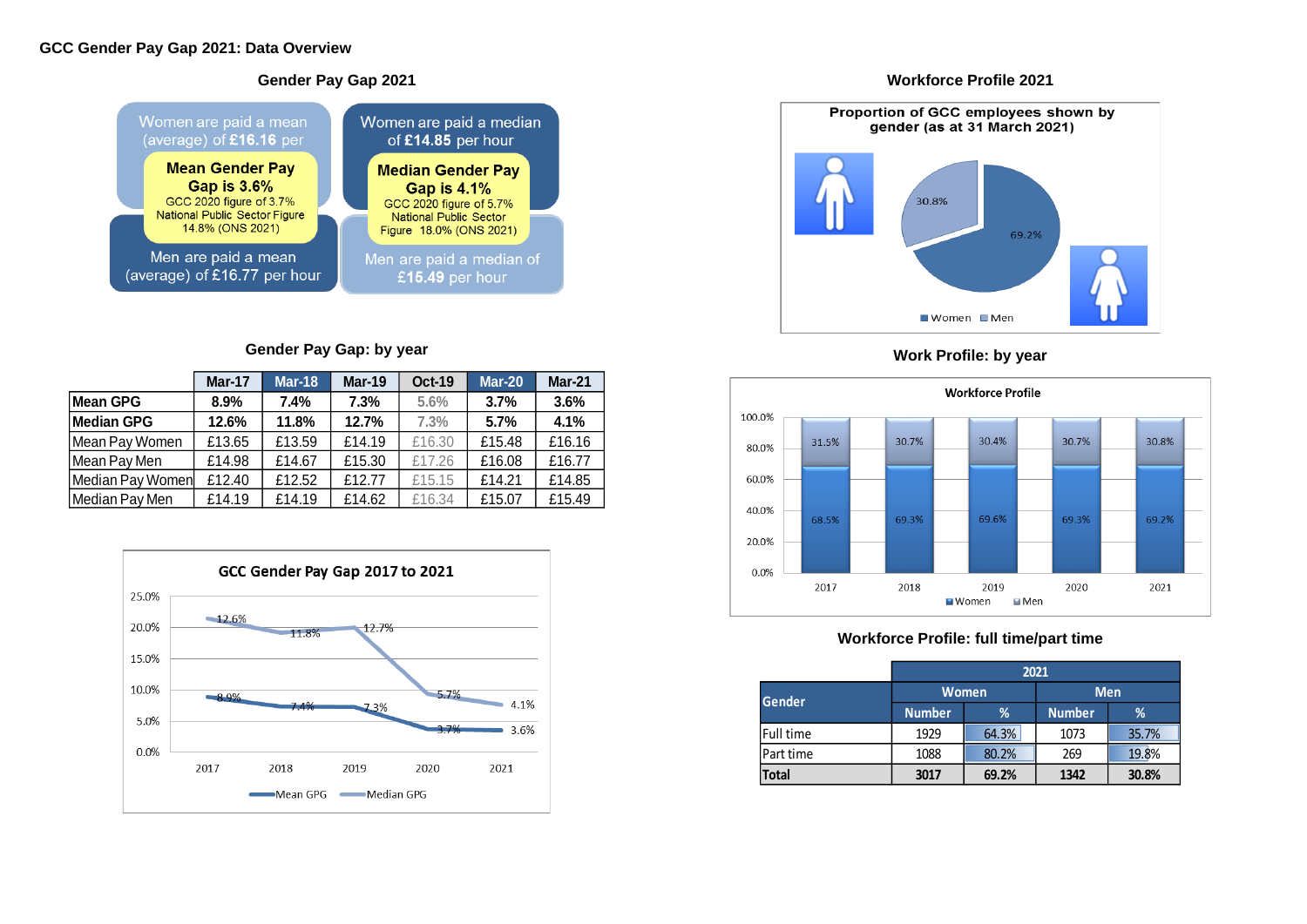# **GCC Gender Pay Gap 2021: Data Overview**

|                | 2017            |           | 2018            |                  | 2019                |       | 2020                    |           | 2021            |           |
|----------------|-----------------|-----------|-----------------|------------------|---------------------|-------|-------------------------|-----------|-----------------|-----------|
| Quartile       | Pay range per   | Number of | Pay range per   | <b>Number of</b> | Pay range per       |       | Number of Pay range per | Number of | Pay range per   | Number of |
|                | quartile        | staff     | quartile        | staff            | quartile            | staff | quartile                | staff     | quartile        | staff     |
| Lower          | £4.66 - £9,61   | 857       | £4.66 - £9.71   | 924              | £4.66 - £10.30      | 962   | £4.66 - £11.24          | 1050      | £4.14 - £11.99  | 1090      |
| Lower middle   | £9.61 - £13.31  | 856       | £9.71 - £12.93  | 923              | $ $ £10.30 - £13.35 | 962   | $E11.24 - E14.52$       | 1050      | £11.99 - £15.32 | 1090      |
| Upper middle   | £13.31 - £16.21 | 856       | £12.93 - £16.37 | 923              | £13.35 - £16.70     | 963   | $E14.52 - E17.62$       | 1050      | £15.32 - £18.52 | 1090      |
| Upper          | £16.21 - £84.36 | 857       | £16.37 - £85.20 | 923              | £16.70 - £86.91     | 962   | £17.63 - £88.64         | 1049      | E18.52 - £91.08 | 1089      |
| <b>Overall</b> | £4.66 - £84.36  | 3426      | £4.66 - £85.20  | 3693             | £4.66 - £86.91      | 3849  | £4.66 - £88.64          | 4199      | £4.14 - £91.08  | 4359      |

# **Pay Quartiles: by year**

## **Pay Quartiles: Mean pay by year and gender**

| <b>Quartile</b> | 2018         |            | 2019   |        |              | 2020       | 2021   |        |  |
|-----------------|--------------|------------|--------|--------|--------------|------------|--------|--------|--|
|                 | <b>Women</b> | <b>Men</b> | Women  | Men    | <b>Women</b> | <b>Men</b> | Women  | Men    |  |
| Lower           | £8.97        | £8.53      | £9.52  | £9.19  | £10.15       | £9.79      | £10.66 | £10.38 |  |
| Lower Middle    | £11.16       | £11.24     | £11.79 | £11.83 | £12.95       | £12.92     | £13.52 | £13.45 |  |
| Upper Middle    | £14.41       | £14.50     | £15.04 | £14.99 | £16.00       | £15.91     | £16.71 | £16.60 |  |
| Upper           | £21.03       | £21.48     | £21.70 | £22.12 | £23.57       | £23.97     | £24.35 | £25.25 |  |

# **Pay Quartiles: Median pay by year and gender**

| Quartile     | 2018         |            | 2019   |        | 2020   |            | 2021   |        |  |
|--------------|--------------|------------|--------|--------|--------|------------|--------|--------|--|
|              | <b>Women</b> | <b>Men</b> | Women  | Men    | Women  | <b>Men</b> | Women  | Men    |  |
| <b>Lower</b> | £9.21        | £8.55      | £9.67  | £9.31  | £10.14 | £10.13     | £10.82 | £10.62 |  |
| Lower Middle | £11.02       | £11.21     | £11.60 | £11.43 | £13.20 | £13.10     | £13.73 | £13.46 |  |
| Upper Middle | £14.33       | £14.34     | £14.62 | £14.63 | £15.81 | £15.43     | £16.55 | £16.24 |  |
| Upper        | £19.44       | £19.43     | £20.20 | £20.20 | £22.11 | £22.11     | £22.73 | £23.23 |  |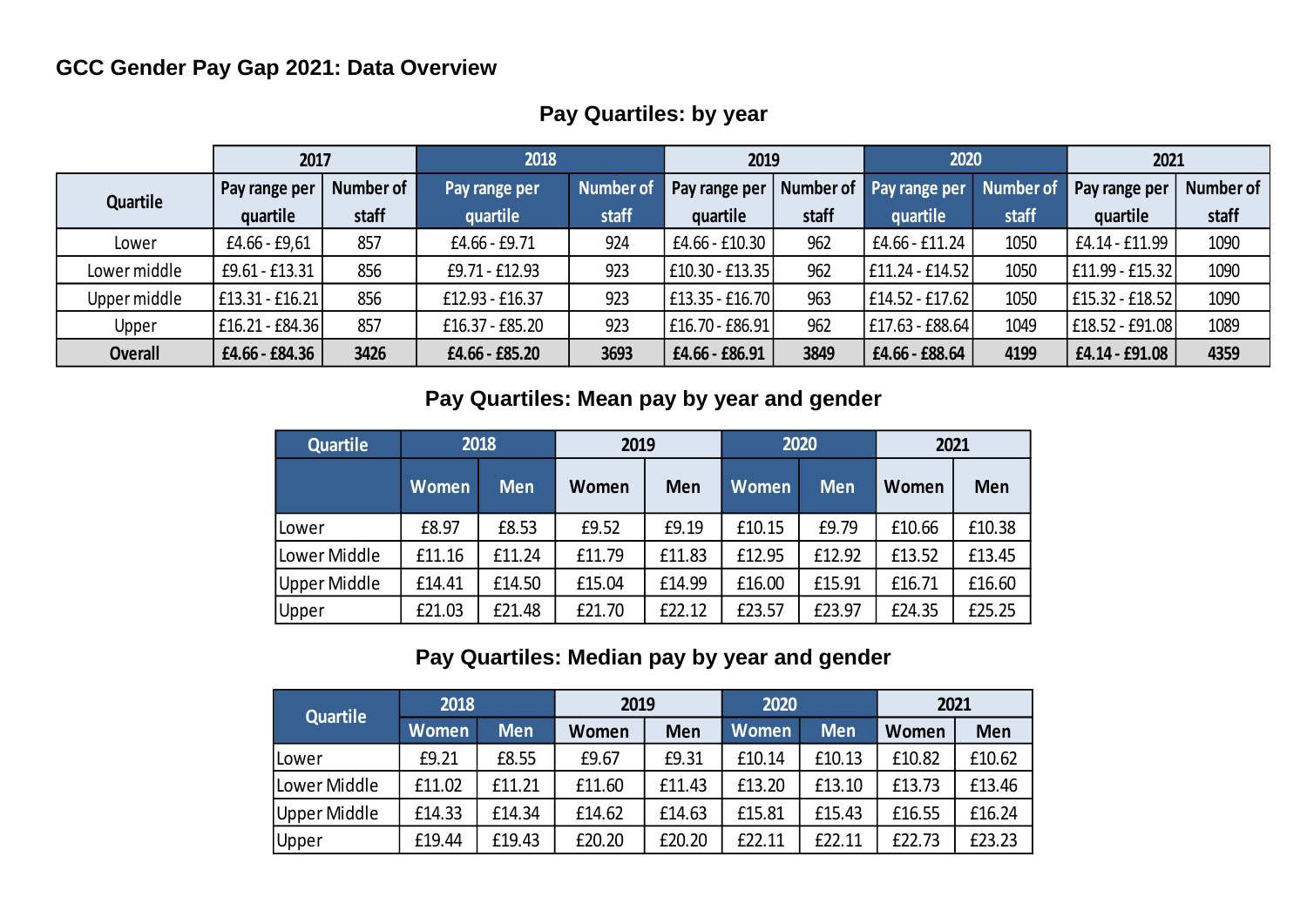#### **GCC Gender Pay Gap 2021: Data Overview**



#### **Pay Quartiles 2021: Proportion of men and women in each quartile**

#### **Pay Quartiles by year: Proportion of women and men in each quartile**

| <b>Quartile</b>     | 2017  |            | 2018         |       | 2019         |            | 2020         |            | 2021         |            |
|---------------------|-------|------------|--------------|-------|--------------|------------|--------------|------------|--------------|------------|
|                     | Women | <b>Men</b> | <b>Women</b> | Men   | <b>Women</b> | <b>Men</b> | <b>Women</b> | <b>Men</b> | <b>Women</b> | <b>Men</b> |
| Lower               | 78.0% | 22.0%      | 77.0%        | 23.0% | 79.0%        | 21.0%      | 74.9%        | 25.1%      | 74.7%        | 25.3%      |
| <b>Lower Middle</b> | 74.0% | 26.0%      | 73.0%        | 27.0% | 72.0%        | 28.0%      | 69.8%        | 30.2%      | 70.7%        | 29.3%      |
| <b>Upper Middle</b> | 59.0% | 41.0%      | 63.0%        | 37.0% | 62.0%        | 38.0%      | 65.2%        | 34.8%      | 62.8%        | 37.2%      |
| <u>Upper</u>        | 63.0% | 37.0%      | 65.0%        | 35.0% | 65.3%        | 34.7%      | 67.1%        | 32.9%      | 68.7%        | 31.3%      |
| <b>Total</b>        | 68.0% | 32.0%      | 69.0%        | 31.0% | 69.6%        | 30.4%      | 69.3%        | 30.7%      | 69.2%        | 30.8%      |